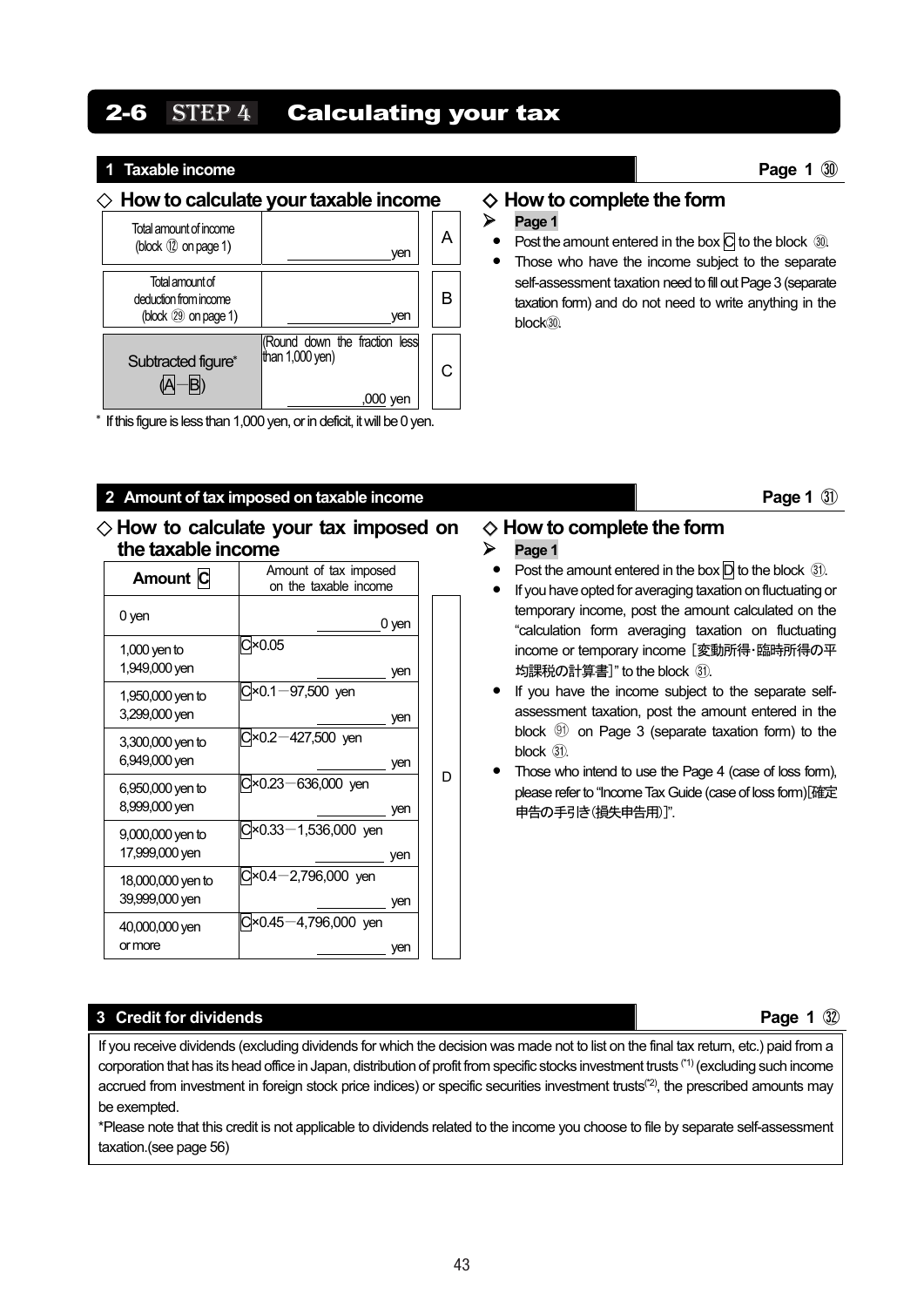# ◇ **Calculation column to determine the amount of deduction**

| amount of deduction                                                          |                       |          |   | ⋗<br>Page 1                                                                                                                                                                                                                                            |
|------------------------------------------------------------------------------|-----------------------|----------|---|--------------------------------------------------------------------------------------------------------------------------------------------------------------------------------------------------------------------------------------------------------|
| Amount of<br>the dividend income<br>(block $\bigcirc$ page 1) <sup>(3)</sup> |                       | ven      | A | Post the amount entered in block $\overline{G}$ to the block $\mathcal{D}$ .                                                                                                                                                                           |
| Amount of<br>taxable income<br>(block $\circled{30}$ page 1) <sup>(*4)</sup> |                       | ,000 yen | B | *1. Specific securities investment trusts are stocks investment trusts<br>under which trusted assets are stocks only and listed on markets,<br>such as certain exchanged traded funds (ETF), which track stock<br>index.                               |
| -10,000,000 yen<br>в                                                         | ("0" when in deficit) | ven      | C | *2. "Specific securities investment trusts" are defined as stocks<br>investment trusts (excluding specific stock investment trusts) other<br>than bond investment trusts, excluding specific foreign currency-                                         |
| $A - C$                                                                      | ("0" when in deficit) | ven      | D | denominated securities investment trusts. For more details, see<br>"For those receiving credits for dividends relating to specific<br>security investment trusts [特定証券投資信託に係る配当控除を<br>受けられる方へ!"                                                        |
| $\overline{D}$ × 0.1                                                         |                       | ven      | Е | *3. The income of dividends which are not eligible for<br>credit for<br>dividends should not be included in this<br>calculation. Please<br>note that the amount of dividend income is before totaling with<br>deficits of other incomes. (see page 25) |
| $(A-D) \times 0.05$                                                          |                       | ven      | F | *4 If there is income subject to separate taxation, the amount of such<br>income (after the application of deductions carried forward, and after<br>special deductions for long (short) term transfer income) shall also be<br>added.                  |
| Amount of<br>credit for dividends<br>(E+F)                                   |                       | ven      | G |                                                                                                                                                                                                                                                        |

◇ **How to complete the form** 

# **4 Block** ㉝ (classification) **Page 1** ㉝

For those who conduct business and are eligible for the tax credit, etc., fill in the credit amount.

# ◇ **How to complete the form**

- **Page 1**
- **•** Write the "tax amount from investment [投資税額等]" in the blank at left of block ㉝ and "1" in the box of "classification [区分]," and fill in the credit amount in the block  $(33)$

### **Page 2**

**•** Write the applicable provision in the block "the provisions of application of special exceptions, etc. [特例適用条文等]."

**5** Special credit for loans ,etc. related to a dwelling(specific additions or improvements etc.) Page 1  $\mathcal{D}$ 

If you made use of housing loans, etc. to newly construct, purchase or make additions or improvements, etc. to a house, and were using it as a dwelling on or after January 1, 2007, the credit may be claimed when meeting certain requirements. For more details, please see "For those who receive the special credit for loans etc. related to a dwelling [住宅借入金等特別控除を受けら れる方へ]," or "For those who receive the special credit for loans, etc. related to a dwelling for specific additions or improvements, etc.[特定 増改築等住宅借入金特別控除を受けられる方へ]," or "For those who receive the special credit for loans, etc. related to a dwelling when selfowned house was damaged by Great East Japan Earthquake and became unable to use for the purpose of resident. [東日本大震災によ り自己の所有する家屋が被害を受け居住の用に供することができなくなった場合に住宅借入金等特別控除等を受けられる方へ]."

# ◇ **How to complete the form**

#### **Page 1**

**•** Post the amount indicated on the "detailed statement and calculation form for special credit for loans, etc. relating to a dwelling (specific additions or improvement, etc.)[(特定増改築等)住宅借入金等特別控除額の計算明細書]" to the block . ...

- \*The block shown in the "classification 1 [区分 1]" should be filled in only when those who suffered damages from the Great East Japan Earthquake are subject to the special provisions for the applicable period and for the special credit for loans, etc. related to a dwelling for reacquisition of a house, or the special provision for duplicated application, by referring to "For those who receive the special credit for loans, etc. related to a dwelling when self-owned house was damaged by Great East Japan Earthquake and became unable to use for the purpose of resident [東日本大震災により自己の所有する家屋が被害を受け居住の用に供すること ができなくなった場合に住宅借入金等特別控除等を受けられる方へ]."
- \* If an employment income earner has been already applied this credit at the year-end adjustment, write the amount entered in the block of "Amount of the special credit for loans, etc. related to a dwelling" in the withholding tax statement (if any amount is entered in the block of "Amount deductible for loans, etc. related to a dwelling," that amount) in the block ㉞ on Page 1, and write "1" in the block shown in the "classification 2 [区分 2]."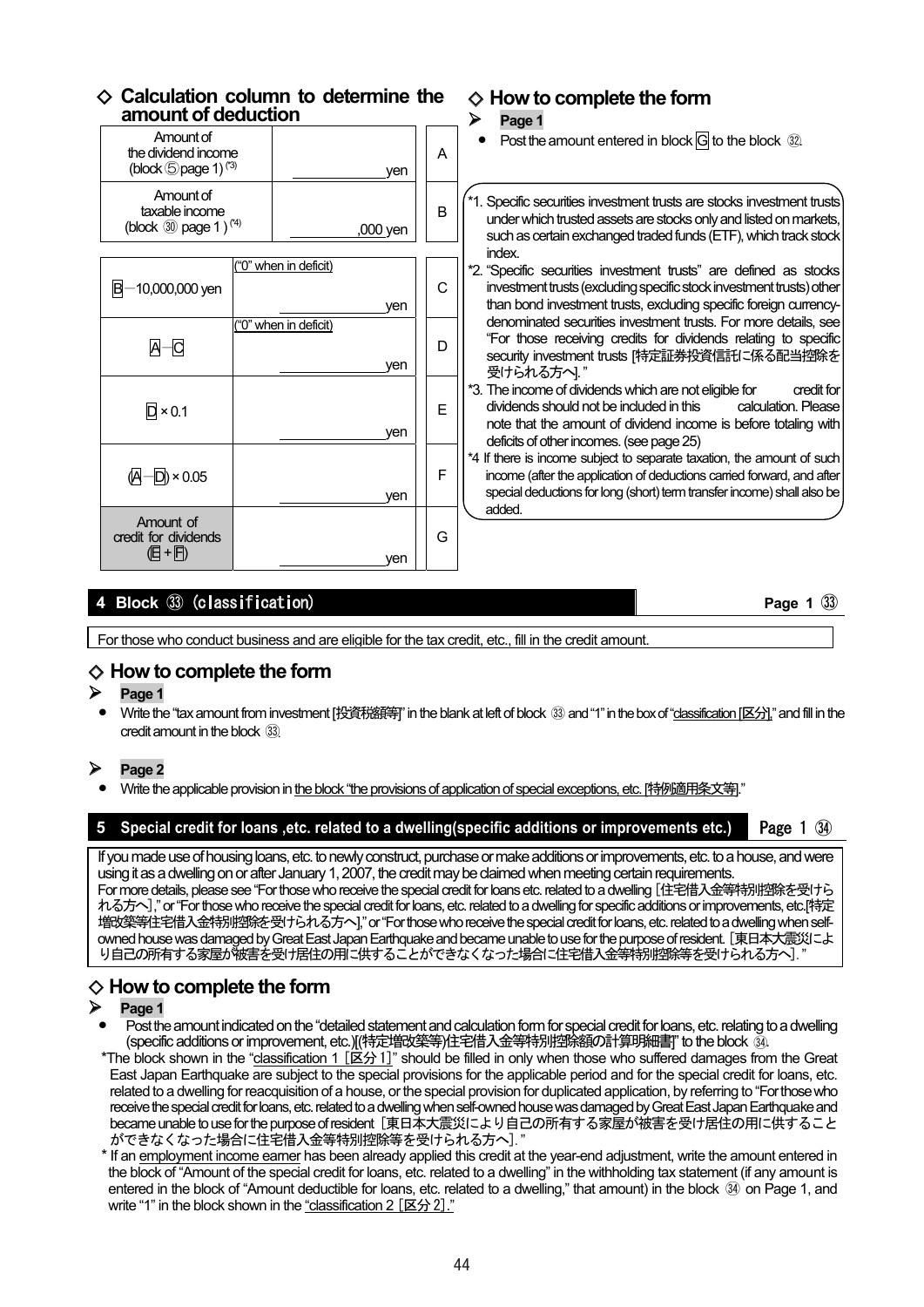# **Page 2**

- Write the date you started to live in the dwelling, etc. in <u>the block "the provisions of application of special exceptions, etc. [特例適用条文等]."</u>
- **•** Enter one of the following in front of the date when you started living in the dwelling, as appropriate:

 $(\frac{4}{3})$  if claiming the exception to the special credit for loans etc. related to a dwelling;

62) if claiming the special credit for loans etc. related to a dwelling (new building, etc. of a certified longlife quality house);

(曾) if claiming the special credit for loans etc. related to a dwelling for specified additions of improvements to make barrier free;

○断 if claiming the special credit for loans etc. related to a dwelling for specified additions of improvements to save energy;

○多 if claiming the special credit for loans, etc. related to a dwelling for specified additions of improvements to accommodate multi-family cohabitation, etc.

At the end of the date of commencement of residence, enter "special exception [特別特例]" if the acquisition of the residence or the extension or renovation of the residence falls under the category of special exception acquisition (\*1), "exception special exception [特例特別特例]" if it falls under the category of exception special exception acquisition (\*2), "exception [特例]" if it falls under the category of exception acquisition (\*3) and occupancy of the residence has been delayed due to effect of the new coronavirus, "special specified [特別特定]" if it falls under the category of special specified acquisition (\*4) and the occupancy of the residence is completed by the end of 2020, or "specified [特定]" if it falls under the category of specified acquisition (\*5) (excluding those cases which falls under \*1 to \*4).

- \*1 Special exception acquisition refers to a special specified acquisition (\*4) for which the contract for the special specified acquisition is concluded within the period specified below for each of the following categories.
	- ・Construction of a new housing for residential use or construction of a new certified housing period between October 1, 2020 and September 30, 2021
	- ・Acquisition of housing for residential use that has never been occupied after construction (new housing) or an existing house, expansion or renovation of a house for residential use, or acquisition of a certified house that has never been occupied after construction - period between December 1, 2020 and November 30, 2021
- \*2 Exception special exception acquisition refers to cases that fall under the special exception acquisition category, such as the acquisition of housing with floor space of 40 square meters or more but less than 50 square meters.
- \*3 Exception acquisition refers to a special specified acquisition (\*4) for which the contract for the special specified acquisition is concluded within the period specified below for each of the following categories.
	- ・Construction of a new housing for residential use or construction of a new certified housing period until September 30, 2021
	- ・Acquisition of housing for residential use that has never been occupied after construction (new housing) or an existing house, expansion or renovation of a house for residential use, or acquisition of a certified house that has never been occupied after construction - period until November 30, 2021
- \*4 Special specified acquisition refers to cases where the applicable consumption tax, etc. included in the consideration for new construction, acquisition, or expansion or renovation of the housing is to be imposed at a 10% tax rate (excluding the case to receive the special credit for loans, etc. relating to a dwelling for specified additions or improvement, etc.).
- \*5 Special acquisition refers to cases where the applicable consumption tax, etc. included in the consideration for new construction, acquisition, or expansion or renovation of the housing is to be imposed at a 10% or 8% tax rate.

(Note) The above "amount of the consumption tax, etc." means the total of the consumption tax and the local consumption tax.

**6** Special credit for contributions etc. to political parties etc. **Page 1**  $\mathbb{R}\sim\mathbb{R}$ 

#### ◇**Special credit for contributions etc. to political parties etc.** ◇**How to complete the form**

You may apply this credit if you paid contributions to Japanese political parties or organizations.

For more details, please see "For those who receive the special credit for contributions to political parties, etc.[政党等寄附金特別控除を受け られる方へ]"

#### ◇**Special credit for donation to certified NPOs etc.**

If you made a donation to a certified NPO etc., a special exemption for donation to certified NPOs, etc. can be claimed when meeting certain requirements.

For further details, please refer to "For those who receive the special credit for donation to certified NPOs etc. [認定NPO等寄附金特別控 除を受けられる方へ]"

Please see "Detailed statement and calculation form for the special credit for contributions to political parties [政党等寄附 金特別控除額の計算明細書]", "Detailed statement and calculation form for special credit for donation to certified NPOs, etc. [認定 NPO法人等寄附金特別控除額の計算明細書]" or "Detailed statement and calculation form for special credit for donation to public interest incorporated association etc. [公益社団法人等 寄附金特別控除額の計算明細書]."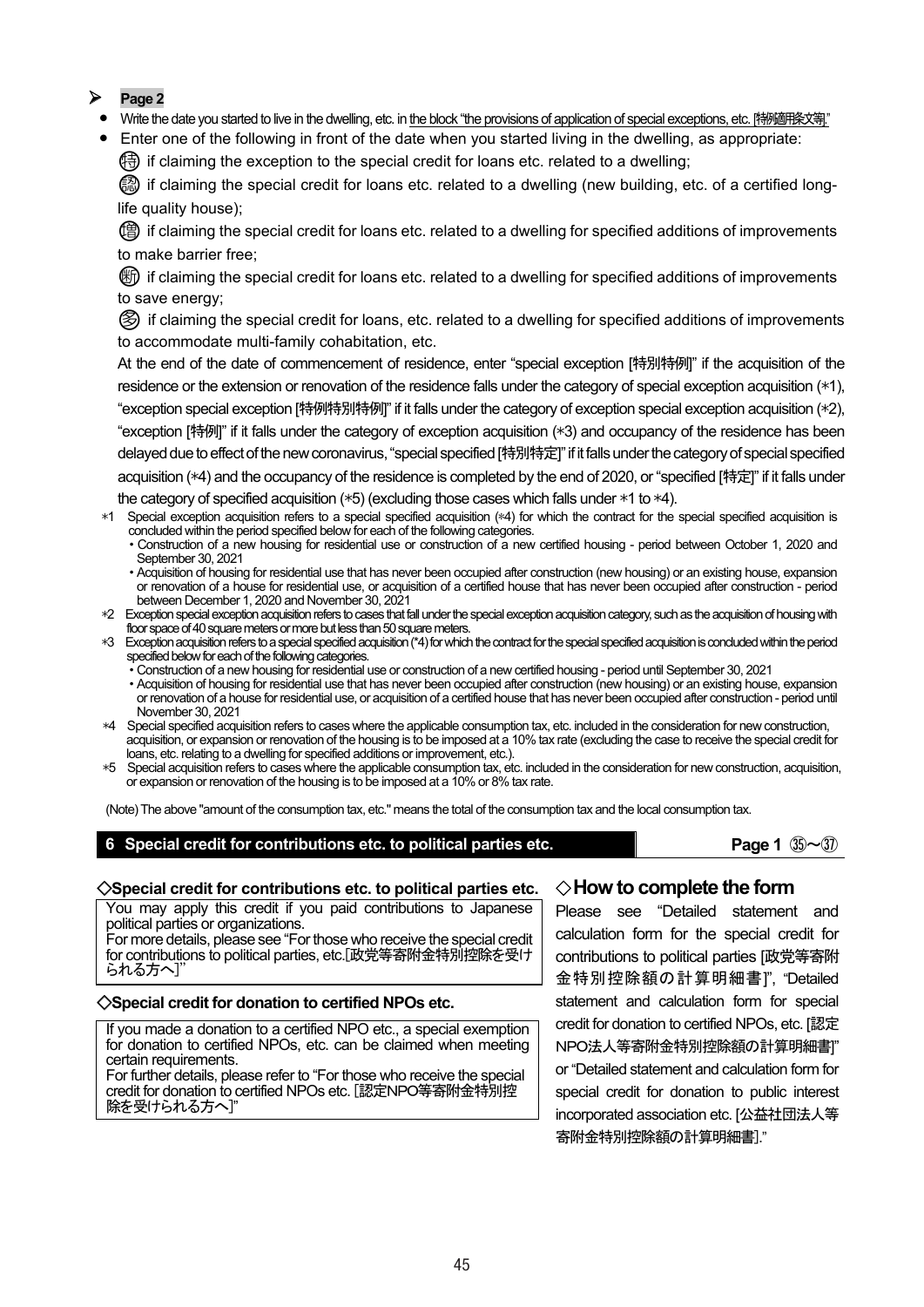#### ◇**Special credit for donation to public interest incorporated association, etc.**

If you have made a donation to a public interest incorporated association, public interest incorporated foundation, incorporated educational institution, etc., social welfare corporation, and judicial person for offenders rehabilitation or certain donation to national and municipal university corporations, or if you have waived your right to claim for a refund of admission fees, etc. caused by cancellation, etc. of designated events, you may apply this credit so long as certain requirements are met.

For more details, please refer to "For those who receive the special credit for donation to public interest incorporated association, etc.[公 益社団法人等寄附金特別控除を受けられる方へ]"

If you claimed the deduction for donations (see page 41) for each donations, you are not allowed to claim each special credit at the same time.

Which deduction is profitable for you depends on the amount of your income and donations or contributions, etc.

# **7** Special credit for anti-earthquake improvement made to an existing house, etc. **Page 1 3** to 40

#### ◇**Special credit for anti-earthquake improvement made to an existing house** ◇**How to complete the form**

In the event that seismic retrofitting was executed on a building that you use as a dwelling, a credit may be claimed upon satisfying certain conditions.

For more details, please see "For those who receive for the special credit for anti-earthquake improvement made to an existing house and the special tax credit for specified housing improvements.[住宅 耐震改修特別控除・住宅特定改修特別税額控除を受けられる方へ]"

### ◇**Special tax credit for specified housing improvements**

If you have carried out improvement work on your house to make it barrier-free, improve energy conservation or accommodate multifamily cohabitation, improve durable repair work, credit may be claimed provided that certain conditions are met.

For more details, please see "For those who receive the special credit for anti-earthquake improvement made to an existing house and the special tax credit for specified housing improvements. [住宅 耐震改修特別控除・住宅特定改修特別税額控除を受けられる方へ]"

# ◇**Special tax credit for new building, etc. of a certified**

#### **house**

If you built or purchased a newly built certified house and that house was used as a dwelling, a credit may be claimed provided that certain conditions are met.

For more details, please see "For those who receive the specialtax credit for new building, etc. of certified houses.[認定住宅新築等特別 税額控除を受けられる方へ]"

# **8 Balance of the income tax amount Page 1 All and Security Construction Construction Construction Page 1** (4)

# ◇**How to complete the form**

**Page 1** 

**Write the amount entered in** (31) minus the amounts entered in boxes, (32), (33), (34), (35), (36), (37), (38) (39) and (40) in the block (41). When you are in deficit, write "0".

# **9 Reduction or exemption of income tax due to disasters <b>Page 1 Page 1 Page 1** *Page 1*

This reduction or exemption can be applied by those whose total amount of income ([所得金額の合計額] see page 38) is 10,000,000 yen or less in 2021 and whose dwelling or household effects suffered damage due to disasters amounting to one half of their value. The deduction does not include amounts reimbursed by insurance policies, etc.

This credit is not applicable if you are claiming the deduction for casualty losses. (see page 38)

Whether it is more profitable for you to apply this reductions or exemptions or the deduction for casualty losses will depend on the amount of your income and loss.

In blocks  $30$  to  $40$ , write "1" in the box of "classification  $I\overline{X}$ 分]" and enter the amount calculated in the "Detailed statement and calculation form for special credit for antiearthquake improvements made to an existing house and the special tax credit for specified housing improvements [住 宅耐震改修特別控除額・住宅特定改修特別税額控除額の計 算明細書]" in the case of special credit for anti-earthquake improvements made to an existing house, "2" and the amount calculated in the said form in the case of special tax credit for specified housing improvements, "3" and the amount calculated in the "Detailed statement and calculation form for special tax credit for new building, etc. of a certified house [認定住宅新築等特別税額控除額の計算明細書]" in the case of special tax credit for new building, etc. of a certified house, and "4" and the total amount of tax credits if there are multiple tax credits.

Please see "Detailed statement and calculation form for the special credit for anti-earthquake improvement made to an existing house and the special tax credit for specified housing improvements [住宅耐震改修特別控除額・住宅特 定改修特別税額控除額の計算明細書]" or "Detailed statement and calculation form for special tax credit for new building, etc. of a certified house [認定住宅新築等特別税額 控除額の計算明細書]" for further information.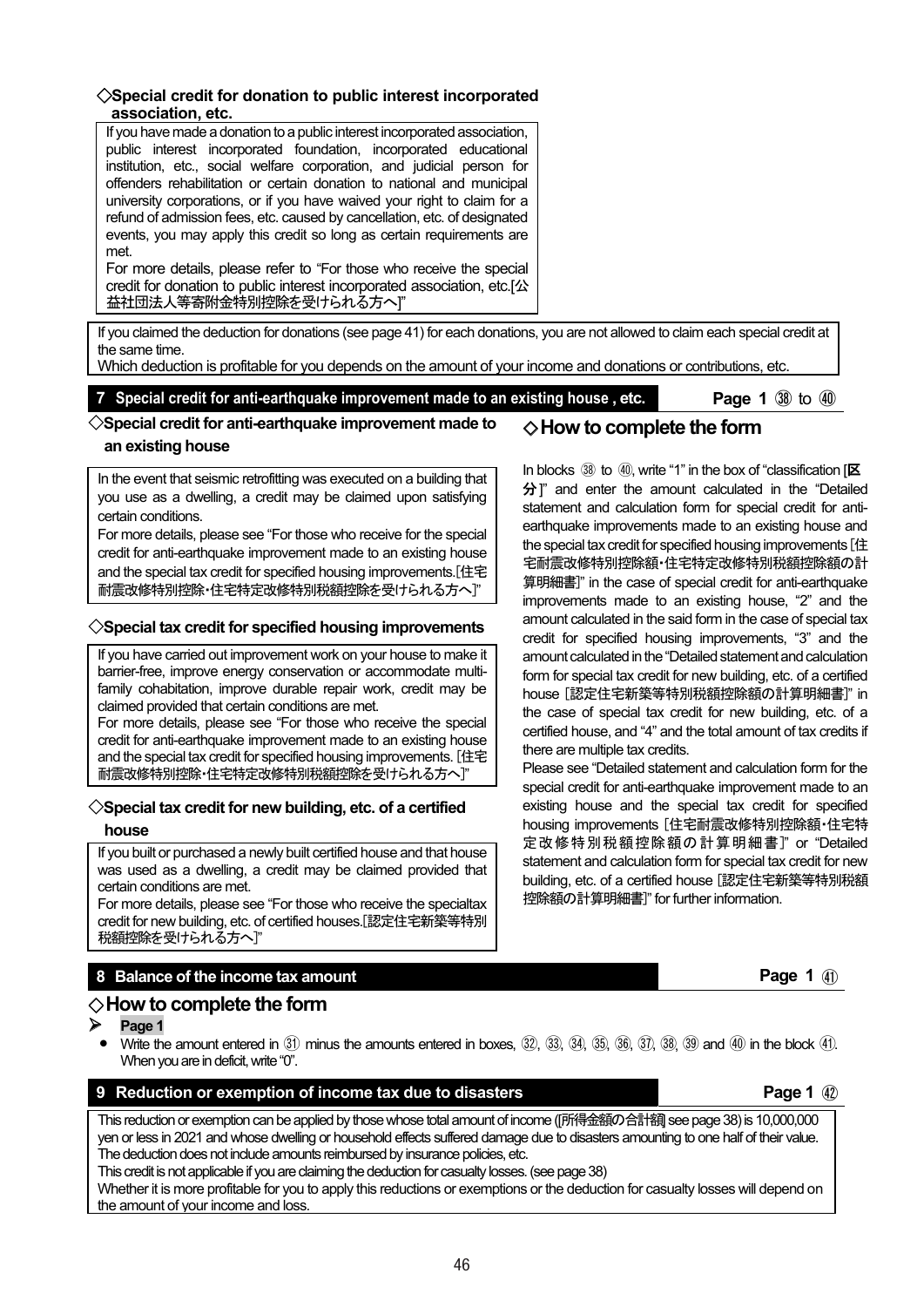# ◇**How to calculate the reduction etc.**

The amount of the credit is calculated as follows:

| Balance of tax amount<br>(block $\mathcal{A}_1$ ) on page 1) | ven                                     | А |
|--------------------------------------------------------------|-----------------------------------------|---|
| Total amount of income                                       | The amount of reduction or<br>exemption |   |
| Up to 5,000,000 yen                                          | Amount in box A<br>yen                  |   |
| 5,000,001 yen to<br>7,500,000 yen                            | $\overline{A}$ ×0.5<br>ven              | B |
| 7,500,001 yen up to<br>10,000,000 yen                        | A×0.25<br>ven                           |   |

# ◇**How to complete the form**

#### $\triangleright$  Page 1

**•** Post the amount of the "amount of reduction or exemption**"** entered in the block B to the block  $\Omega$ 

| 10 Rebalance of the income tax amount (Base income tax amount) | <b>Page 1 43</b> |
|----------------------------------------------------------------|------------------|
|                                                                |                  |

# ◇ **How to complete the form**

- $\triangleright$  **Page 1** 
	- Write the amount entered in  $\left(4\right)$  minus the amount entered in the box  $\left(4\right)$  in the block  $\left(43\right)$

# **11 Amount of the special income tax for reconstruction Page 1 Page 1 Page 1 Page 1 Page 1 Page 1 Page 1 Page 1 Page 1 Page 1 Page 1 Page 1 Page 1 Page 1 Page 1 Page 1 Page 1 Page 1 Pa**

Multiply the base income tax amount by the tax rate of 2.1%.

# ◇ **How to complete the form**

- $\triangleright$  Page 1
	- **Write the amount calculated by multiplying the amount in the block <b>⑧** by the tax rate of 2.1% in the block ④ \* If there is a fraction less than one yen, please round down the number.

### **Note: Please make sure that the column, "Special income tax for reconstruction," is filled in.**

# **12 Amount of the income tax and special income tax for reconstruction <b>Page 1** 46

Add up the amount of income tax and special income tax for reconstruction.

# ◇ **How to complete the form**

- **Page 1**
- Write the sum of the amount entered in the block 43 and the amount entered in the block 44 in the block 45.

# **13 Credit for foreign taxes, etc. Page 1**  $\bigcirc$  **Page 1**  $\bigcirc$  **Page 1**  $\bigcirc$  **Page 1**  $\bigcirc$  **Page 1**  $\bigcirc$  **Page 1**  $\bigcirc$

- ◆ Credit for foreign taxes
- You may claim this credit if you have paid tax corresponding to income tax overseas in 2021.
- For further information, please see "For those who receive credit for foreign taxes.[外国税額控除を受けられる方へ]"
- Credit for the amount equivalent to foreign taxes adjusted upon distribution

If you receive a payment of distribution, etc. of profits from a group investment trust, you may claim this credit so long as certain requirements are met.

# ◇ **How to complete the form**

#### $\triangleright$  **Page 1**

Write the amount calculated in the "Statement of foreign tax credit" or "Statement of credit for the amount equivalent to foreign taxes adjusted upon distribution" in the blocks from 46 to 47.

In the box shown in the "classification [区分],"if only the foreign tax credit is applied and the foreign tax credit is deducted from the special income tax for recovery, enter "1"; if only the credit for the amount equivalent to foreign taxes adjusted upon distribution is applied and the credit for the amount equivalent to foreign taxes adjusted upon distribution is deducted from the special income tax for recovery, enter "2"; if both the foreign tax credit and credit for the amount equivalent to foreign taxes adjusted upon distribution are both applied and either (or both) are deducted from the special income tax for recovery, enter "3."